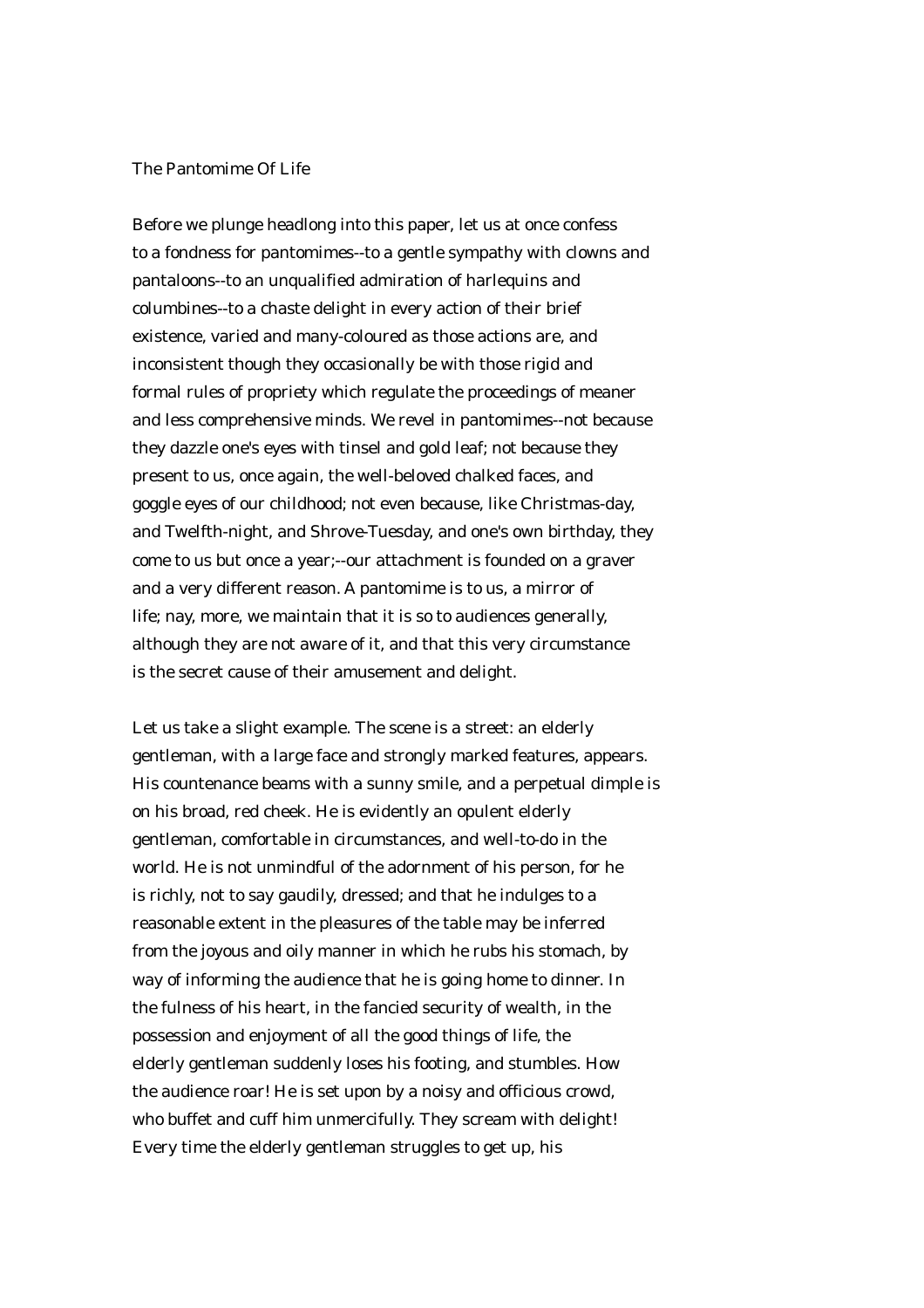relentless persecutors knock him down again. The spectators are convulsed with merriment! And when at last the elderly gentleman does get up, and staggers away, despoiled of hat, wig, and clothing, himself battered to pieces, and his watch and money gone, they are exhausted with laughter, and express their merriment and admiration in rounds of applause.

Is this like life? Change the scene to any real street;--to the Stock Exchange, or the City banker's; the merchant's countinghouse, or even the tradesman's shop. See any one of these men fall,--the more suddenly, and the nearer the zenith of his pride and riches, the better. What a wild hallo is raised over his prostrate carcase by the shouting mob; how they whoop and yell as he lies humbled beneath them! Mark how eagerly they set upon him when he is down; and how they mock and deride him as he slinks away. Why, it is the pantomime to the very letter.

Of all the pantomimic dramatis personae, we consider the pantaloon the most worthless and debauched. Independent of the dislike one naturally feels at seeing a gentleman of his years engaged in pursuits highly unbecoming his gravity and time of life, we cannot conceal from ourselves the fact that he is a treacherous, worldlyminded old villain, constantly enticing his younger companion, the clown, into acts of fraud or petty larceny, and generally standing aside to watch the result of the enterprise. If it be successful, he never forgets to return for his share of the spoil; but if it turn out a failure, he generally retires with remarkable caution and expedition, and keeps carefully aloof until the affair has blown over. His amorous propensities, too, are eminently disagreeable; and his mode of addressing ladies in the open street at noon-day is down-right improper, being usually neither more nor less than a perceptible tickling of the aforesaid ladies in the waist, after committing which, he starts back, manifestly ashamed (as well he may be) of his own indecorum and temerity; continuing, nevertheless, to ogle and beckon to them from a distance in a very unpleasant and immoral manner.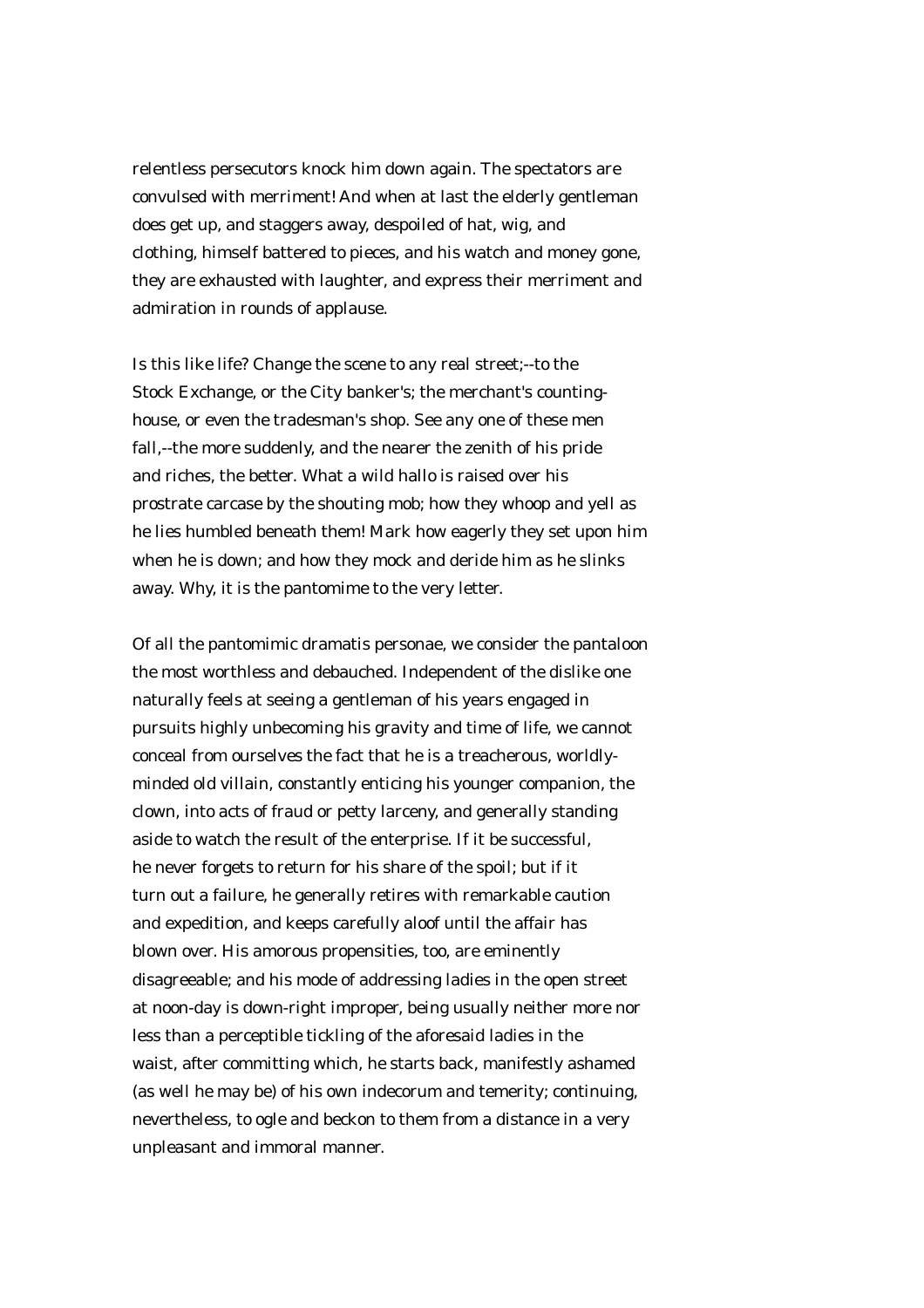Is there any man who cannot count a dozen pantaloons in his own social circle? Is there any man who has not seen them swarming at the west end of the town on a sunshiny day or a summer's evening, going through the last-named pantomimic feats with as much liquorish energy, and as total an absence of reserve, as if they were on the very stage itself? We can tell upon our fingers a dozen pantaloons of our acquaintance at this moment--capital pantaloons, who have been performing all kinds of strange freaks, to the great amusement of their friends and acquaintance, for years past; and who to this day are making such comical and ineffectual attempts to be young and dissolute, that all beholders are like to die with laughter.

Take that old gentleman who has just emerged from the Cafe de l'Europe in the Haymarket, where he has been dining at the expense of the young man upon town with whom he shakes hands as they part at the door of the tavern. The affected warmth of that shake of the hand, the courteous nod, the obvious recollection of the dinner, the savoury flavour of which still hangs upon his lips, are all characteristics of his great prototype. He hobbles away humming an opera tune, and twirling his cane to and fro, with affected carelessness. Suddenly he stops--'tis at the milliner's window. He peeps through one of the large panes of glass; and, his view of the ladies within being obstructed by the India shawls, directs his attentions to the young girl with the band-box in her hand, who is gazing in at the window also. See! he draws beside her. He coughs; she turns away from him. He draws near her again; she disregards him. He gleefully chucks her under the chin, and, retreating a few steps, nods and beckons with fantastic grimaces, while the girl bestows a contemptuous and supercilious look upon his wrinkled visage. She turns away with a flounce, and the old gentleman trots after her with a toothless chuckle. The pantaloon to the life!

But the close resemblance which the clowns of the stage bear to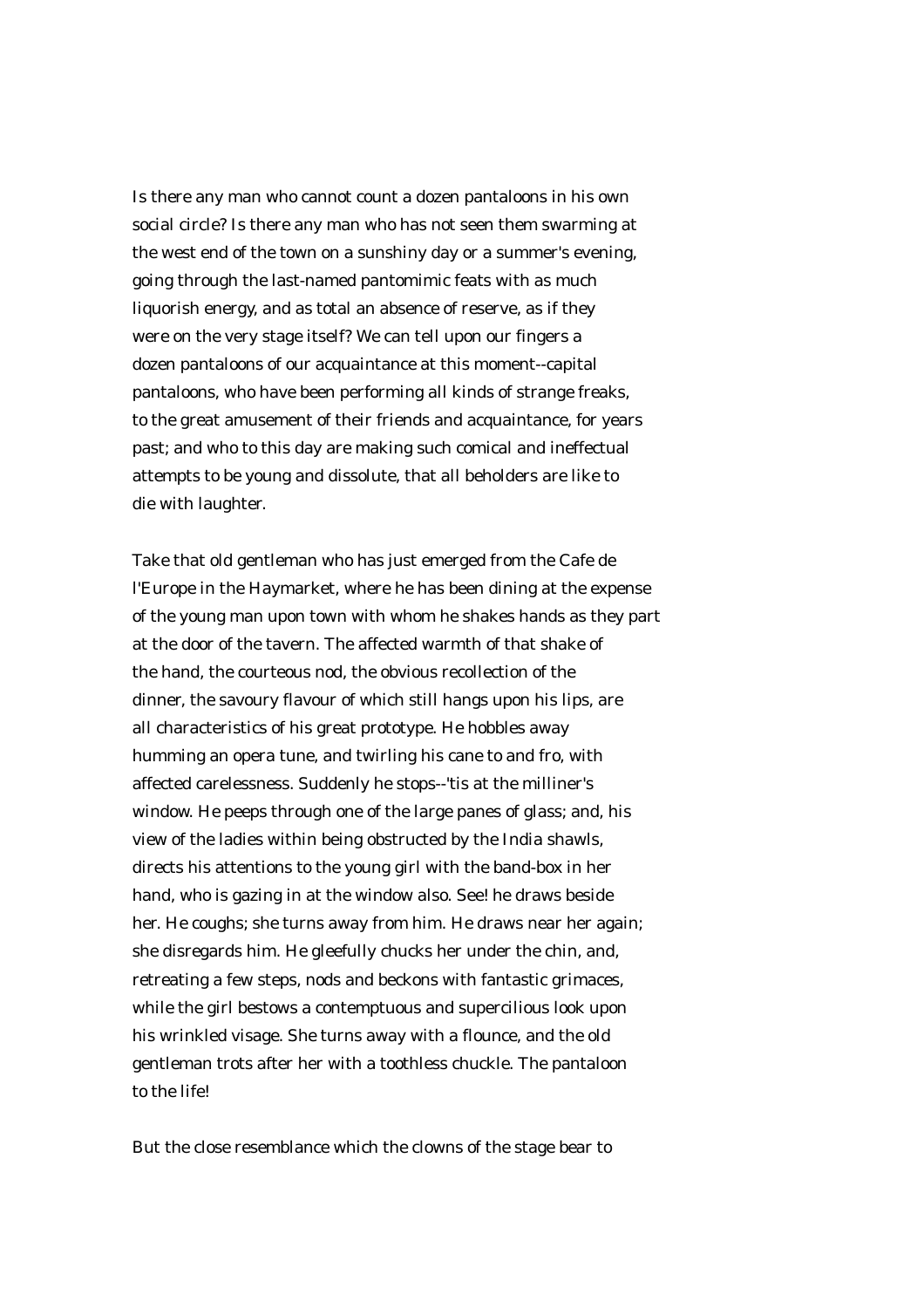those of every-day life is perfectly extraordinary. Some people talk with a sigh of the decline of pantomime, and murmur in low and dismal tones the name of Grimaldi. We mean no disparagement to the worthy and excellent old man when we say that this is downright nonsense. Clowns that beat Grimaldi all to nothing turn up every day, and nobody patronizes them--more's the pity!

'I know who you mean,' says some dirty-faced patron of Mr. Osbaldistone's, laying down the Miscellany when he has got thus far, and bestowing upon vacancy a most knowing glance; 'you mean C. J. Smith as did Guy Fawkes, and George Barnwell at the Garden.' The dirty-faced gentleman has hardly uttered the words, when he is interrupted by a young gentleman in no shirt-collar and a Petersham coat. 'No, no,' says the young gentleman; 'he means Brown, King, and Gibson, at the 'Delphi.' Now, with great deference both to the first-named gentleman with the dirty face, and the last-named gentleman in the non-existing shirt-collar, we do NOT mean either the performer who so grotesquely burlesqued the Popish conspirator, or the three unchangeables who have been dancing the same dance under different imposing titles, and doing the same thing under various high-sounding names for some five or six years last past. We have no sooner made this avowal, than the public, who have hitherto been silent witnesses of the dispute, inquire what on earth it is we DO mean; and, with becoming respect, we proceed to tell them.

It is very well known to all playgoers and pantomime-seers, that the scenes in which a theatrical clown is at the very height of his glory are those which are described in the play-bills as 'Cheesemonger's shop and Crockery warehouse,' or 'Tailor's shop, and Mrs. Queertable's boarding-house,' or places bearing some such title, where the great fun of the thing consists in the hero's taking lodgings which he has not the slightest intention of paying for, or obtaining goods under false pretences, or abstracting the stock-in-trade of the respectable shopkeeper next door, or robbing warehouse porters as they pass under his window, or, to shorten the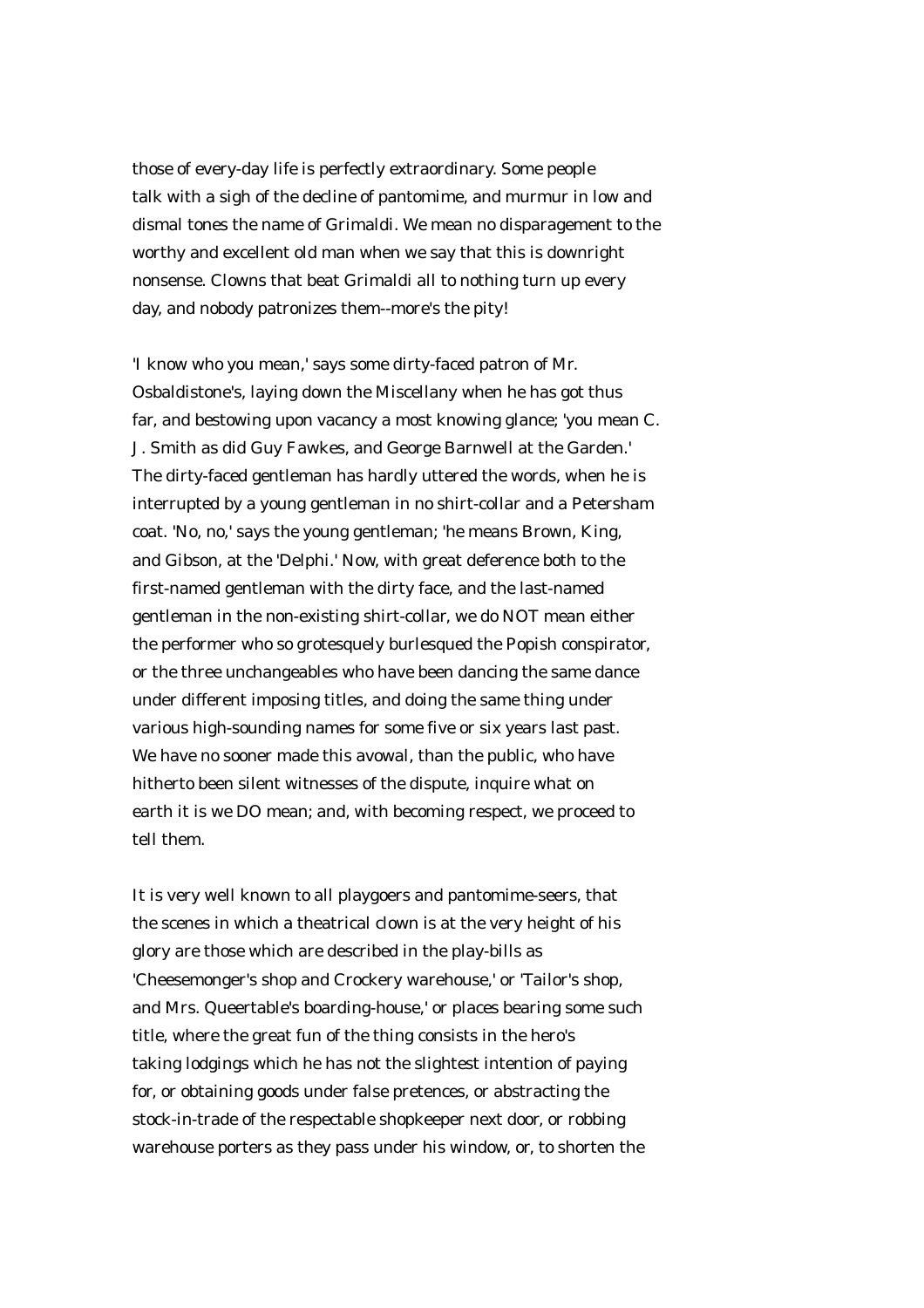catalogue, in his swindling everybody he possibly can, it only remaining to be observed that, the more extensive the swindling is, and the more barefaced the impudence of the swindler, the greater the rapture and ecstasy of the audience. Now it is a most remarkable fact that precisely this sort of thing occurs in real life day after day, and nobody sees the humour of it. Let us illustrate our position by detailing the plot of this portion of the pantomime--not of the theatre, but of life.

The Honourable Captain Fitz-Whisker Fiercy, attended by his livery servant Do'em--a most respectable servant to look at, who has grown grey in the service of the captain's family--views, treats for, and ultimately obtains possession of, the unfurnished house, such a number, such a street. All the tradesmen in the neighbourhood are in agonies of competition for the captain's custom; the captain is a good-natured, kind-hearted, easy man, and, to avoid being the cause of disappointment to any, he most handsomely gives orders to all. Hampers of wine, baskets of provisions, cart-loads of furniture, boxes of jewellery, supplies of luxuries of the costliest description, flock to the house of the Honourable Captain Fitz-Whisker Fiercy, where they are received with the utmost readiness by the highly respectable Do'em; while the captain himself struts and swaggers about with that compound air of conscious superiority and general blood-thirstiness which a military captain should always, and does most times, wear, to the admiration and terror of plebeian men. But the tradesmen's backs are no sooner turned, than the captain, with all the eccentricity of a mighty mind, and assisted by the faithful Do'em, whose devoted fidelity is not the least touching part of his character, disposes of everything to great advantage; for, although the articles fetch small sums, still they are sold considerably above cost price, the cost to the captain having been nothing at all. After various manoeuvres, the imposture is discovered, Fitz-Fiercy and Do'em are recognized as confederates, and the police office to which they are both taken is thronged with their dupes.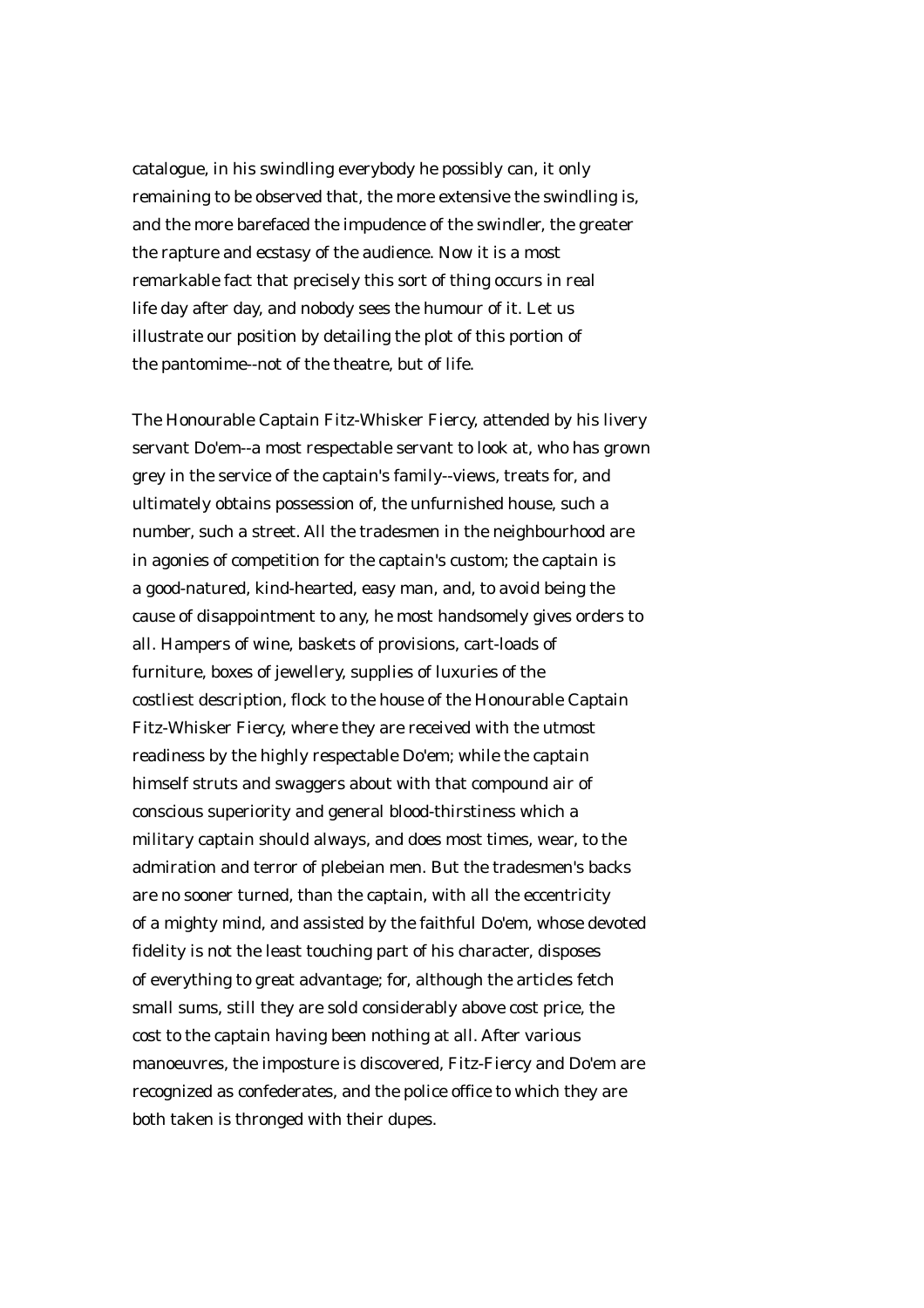Who can fail to recognize in this, the exact counterpart of the best portion of a theatrical pantomime--Fitz-Whisker Fiercy by the clown; Do'em by the pantaloon; and supernumeraries by the tradesmen? The best of the joke, too, is, that the very coalmerchant who is loudest in his complaints against the person who defrauded him, is the identical man who sat in the centre of the very front row of the pit last night and laughed the most boisterously at this very same thing,--and not so well done either. Talk of Grimaldi, we say again! Did Grimaldi, in his best days, ever do anything in this way equal to Da Costa?

The mention of this latter justly celebrated clown reminds us of his last piece of humour, the fraudulently obtaining certain stamped acceptances from a young gentleman in the army. We had scarcely laid down our pen to contemplate for a few moments this admirable actor's performance of that exquisite practical joke, than a new branch of our subject flashed suddenly upon us. So we take it up again at once.

All people who have been behind the scenes, and most people who have been before them, know, that in the representation of a pantomime, a good many men are sent upon the stage for the express purpose of being cheated, or knocked down, or both. Now, down to a moment ago, we had never been able to understand for what possible purpose a great number of odd, lazy, large-headed men, whom one is in the habit of meeting here, and there, and everywhere, could ever have been created. We see it all, now. They are the supernumeraries in the pantomime of life; the men who have been thrust into it, with no other view than to be constantly tumbling over each other, and running their heads against all sorts of strange things. We sat opposite to one of these men at a suppertable, only last week. Now we think of it, he was exactly like the gentlemen with the pasteboard heads and faces, who do the corresponding business in the theatrical pantomimes; there was the same broad stolid simper--the same dull leaden eye--the same unmeaning, vacant stare; and whatever was said, or whatever was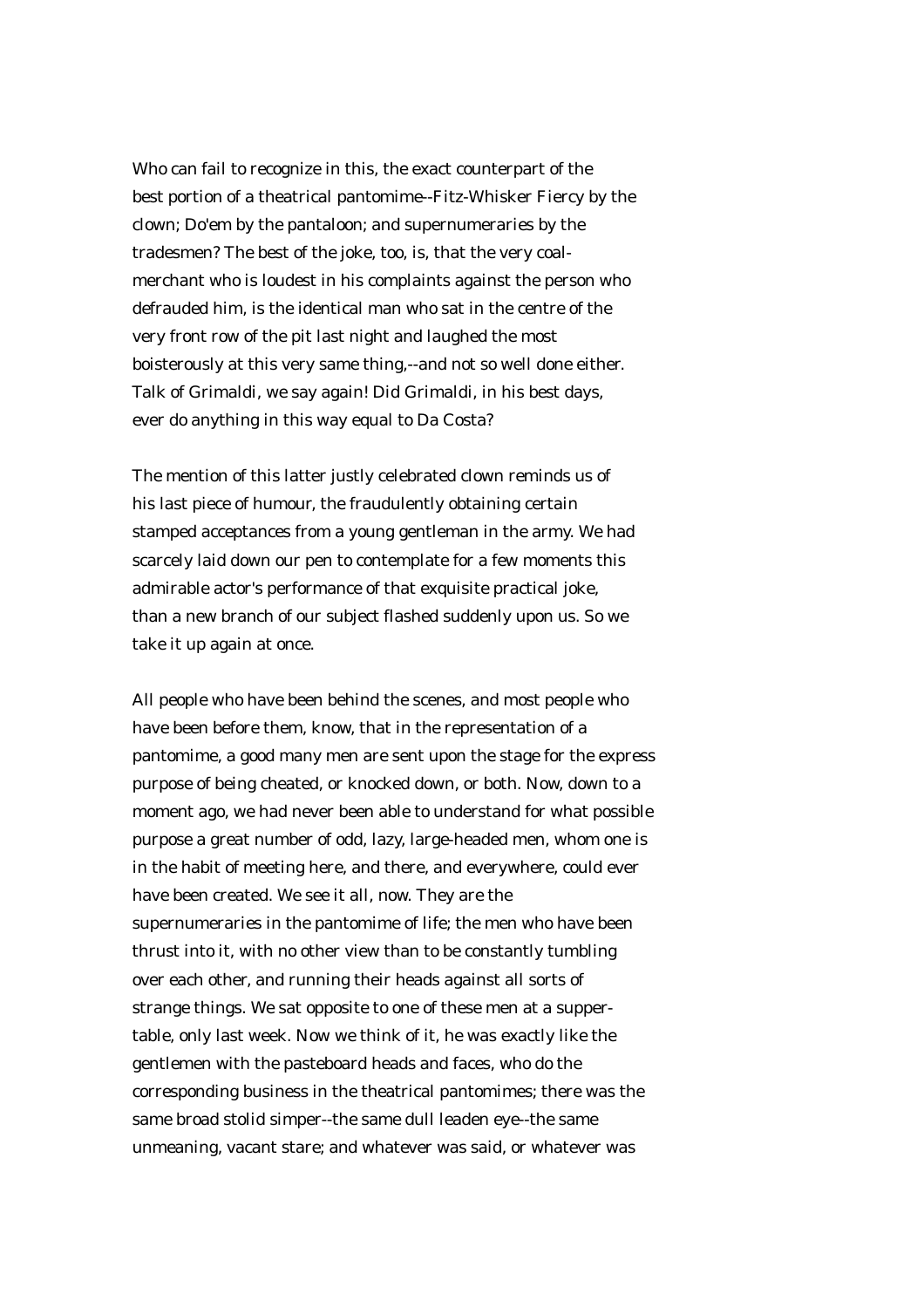done, he always came in at precisely the wrong place, or jostled against something that he had not the slightest business with. We looked at the man across the table again and again; and could not satisfy ourselves what race of beings to class him with. How very odd that this never occurred to us before!

We will frankly own that we have been much troubled with the harlequin. We see harlequins of so many kinds in the real living pantomime, that we hardly know which to select as the proper fellow of him of the theatres. At one time we were disposed to think that the harlequin was neither more nor less than a young man of family and independent property, who had run away with an opera-dancer, and was fooling his life and his means away in light and trivial amusements. On reflection, however, we remembered that harlequins are occasionally guilty of witty, and even clever acts, and we are rather disposed to acquit our young men of family and independent property, generally speaking, of any such misdemeanours. On a more mature consideration of the subject, we have arrived at the conclusion that the harlequins of life are just ordinary men, to be found in no particular walk or degree, on whom a certain station, or particular conjunction of circumstances, confers the magic wand. And this brings us to a few words on the pantomime of public and political life, which we shall say at once, and then conclude- merely premising in this place that we decline any reference whatever to the columbine, being in no wise satisfied of the nature of her connection with her parti-coloured lover, and not feeling by any means clear that we should be justified in introducing her to the virtuous and respectable ladies who peruse our lucubrations.

We take it that the commencement of a Session of Parliament is neither more nor less than the drawing up of the curtain for a grand comic pantomime, and that his Majesty's most gracious speech on the opening thereof may be not inaptly compared to the clown's opening speech of 'Here we are!' 'My lords and gentlemen, here we are!' appears, to our mind at least, to be a very good abstract of the point and meaning of the propitiatory address of the ministry.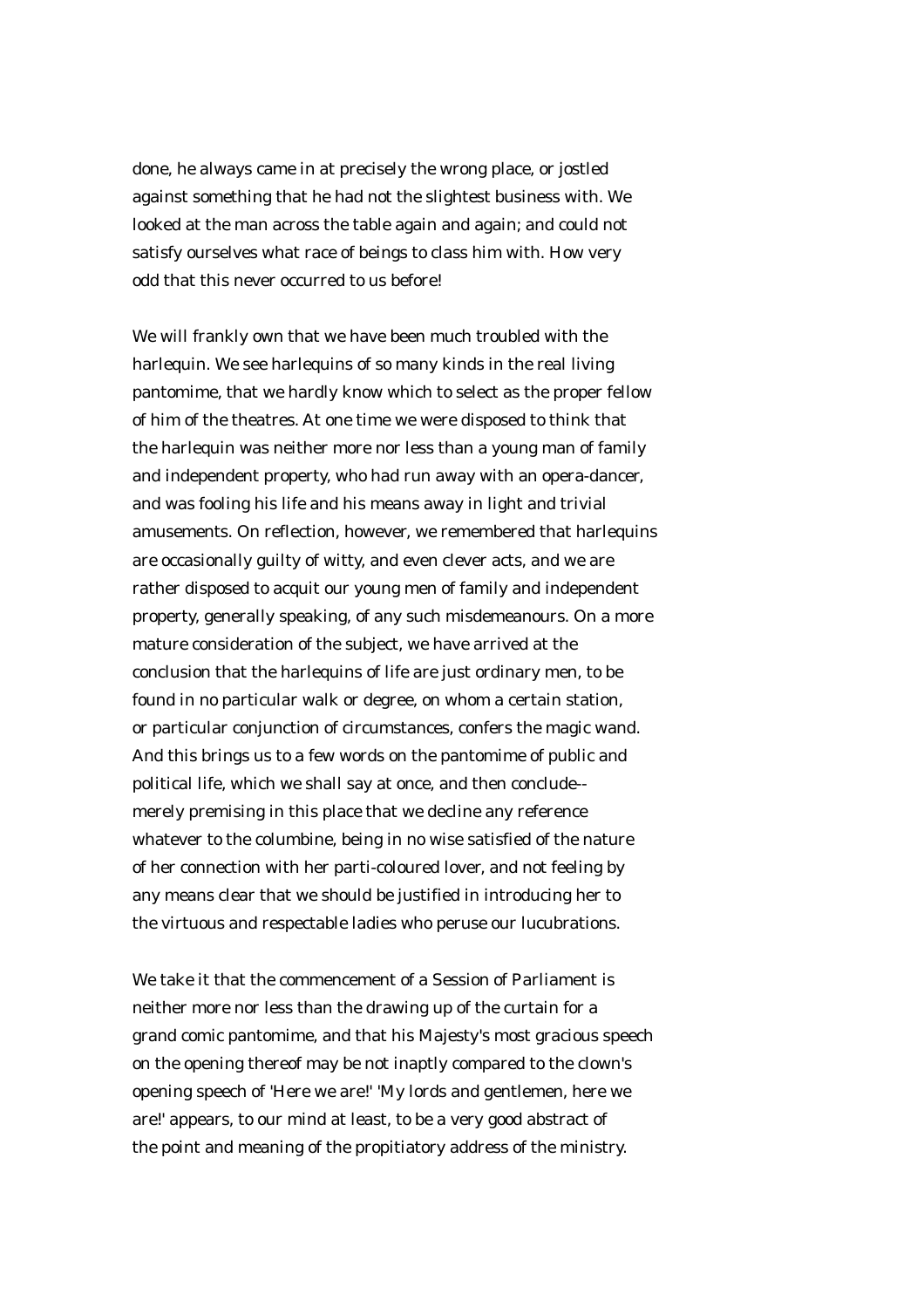When we remember how frequently this speech is made, immediately after THE CHANGE too, the parallel is quite perfect, and still more singular.

Perhaps the cast of our political pantomime never was richer than at this day. We are particularly strong in clowns. At no former time, we should say, have we had such astonishing tumblers, or performers so ready to go through the whole of their feats for the amusement of an admiring throng. Their extreme readiness to exhibit, indeed, has given rise to some ill-natured reflections; it having been objected that by exhibiting gratuitously through the country when the theatre is closed, they reduce themselves to the level of mountebanks, and thereby tend to degrade the respectability of the profession. Certainly Grimaldi never did this sort of thing; and though Brown, King, and Gibson have gone to the Surrey in vacation time, and Mr. C. J. Smith has ruralised at Sadler's Wells, we find no theatrical precedent for a general tumbling through the country, except in the gentleman, name unknown, who threw summersets on behalf of the late Mr. Richardson, and who is no authority either, because he had never been on the regular boards.

But, laying aside this question, which after all is a mere matter of taste, we may reflect with pride and gratification of heart on the proficiency of our clowns as exhibited in the season. Night after night will they twist and tumble about, till two, three, and four o'clock in the morning; playing the strangest antics, and giving each other the funniest slaps on the face that can possibly be imagined, without evincing the smallest tokens of fatigue. The strange noises, the confusion, the shouting and roaring, amid which all this is done, too, would put to shame the most turbulent sixpenny gallery that ever yelled through a boxing-night.

It is especially curious to behold one of these clowns compelled to go through the most surprising contortions by the irresistible influence of the wand of office, which his leader or harlequin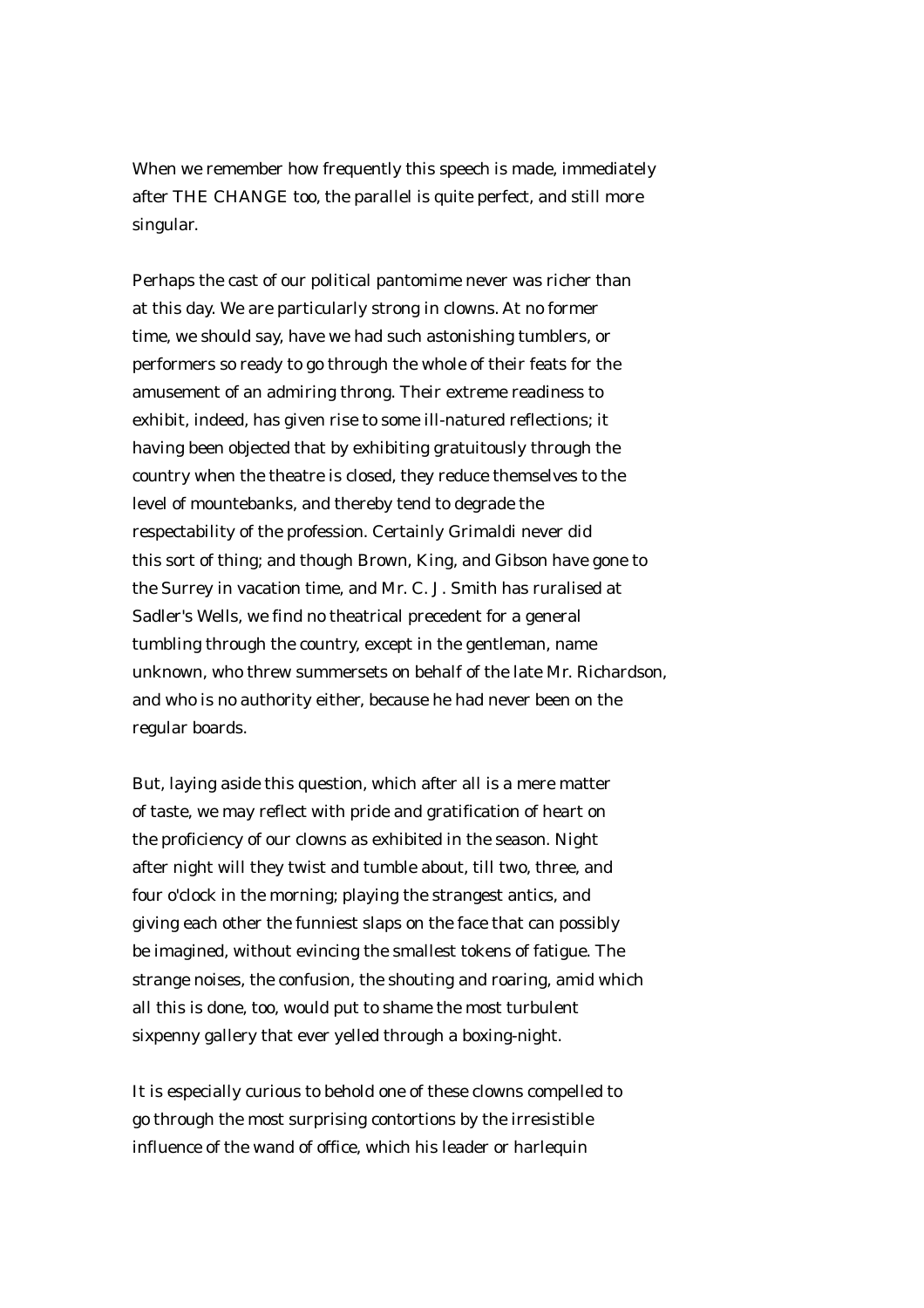holds above his head. Acted upon by this wonderful charm he will become perfectly motionless, moving neither hand, foot, nor finger, and will even lose the faculty of speech at an instant's notice; or on the other hand, he will become all life and animation if required, pouring forth a torrent of words without sense or meaning, throwing himself into the wildest and most fantastic contortions, and even grovelling on the earth and licking up the dust. These exhibitions are more curious than pleasing; indeed, they are rather disgusting than otherwise, except to the admirers of such things, with whom we confess we have no fellow-feeling.

Strange tricks--very strange tricks--are also performed by the harlequin who holds for the time being the magic wand which we have just mentioned. The mere waving it before a man's eyes will dispossess his brains of all the notions previously stored there, and fill it with an entirely new set of ideas; one gentle tap on the back will alter the colour of a man's coat completely; and there are some expert performers, who, having this wand held first on one side and then on the other, will change from side to side, turning their coats at every evolution, with so much rapidity and dexterity, that the quickest eye can scarcely detect their motions. Occasionally, the genius who confers the wand, wrests it from the hand of the temporary possessor, and consigns it to some new performer; on which occasions all the characters change sides, and then the race and the hard knocks begin anew.

We might have extended this chapter to a much greater length--we might have carried the comparison into the liberal professions--we might have shown, as was in fact our original purpose, that each is in itself a little pantomime with scenes and characters of its own, complete; but, as we fear we have been quite lengthy enough already, we shall leave this chapter just where it is. A gentleman, not altogether unknown as a dramatic poet, wrote thus a year or two ago -